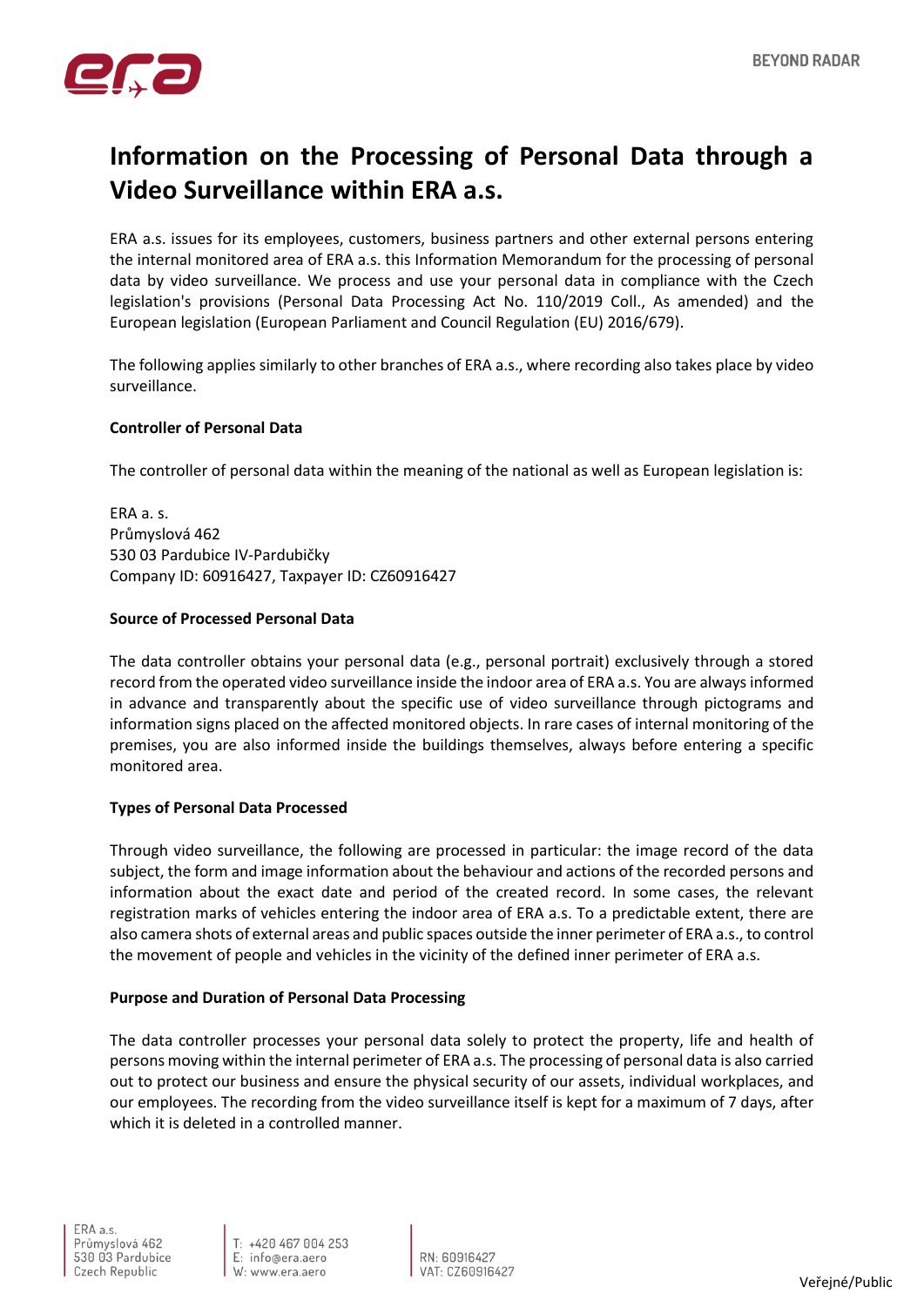

## **Legal Title of Personal Data Processing**

The legal title for the processing of personal data is according to Art. 6, paragraph f) of GDPR so-called legitimate interest of the data controller.

#### **Methods and Means of Data Processing**

The data controller processes your personal data in an automated manner.

In the case of automated processing of your personal data, the data controller does not use automated decision-making, including profiling, which could affect your rights.

## **Specific Identification of the Legitimate Interest**

The data controller has a legitimate interest in protecting its own business, employees, customers, business partners and all external persons entering the internal premises of ERA a.s.

The specific interests of the data controller are the protection of all its assets and the integrity of all its processes, systems and technologies, as well as the defence of legal claims and cooperation with competent law enforcement authorities, detection and prevention of loss of all internal and confidential information, detection and prevention of criminal activity committed within internal premises of ERA a.s., including ensuring compliance with legal requirements for safety and health protection during work activities.

An equally important interest is the protection of all manufactured and stored products in the ERA a.s.

## **Personal Data Processors**

The data controller processes your personal data mainly by its authorized employees, who need access to personal data to perform their work activities (e.g., reception service) and who are also obliged to maintain the confidentiality of all facts and data they have learned in the course of their duties.

The processing of data is also entrusted to persons performing security services within ERA a.s., which are also contractually obliged to maintain confidentiality.

Processing and service contracts are concluded with entities performing service activities within the operation of video surveillance, where specific rules for the performance of these activities are defined.

#### **Recipients of Personal Data**

The data controller may pass on your personal data to so-called recipients and third parties in certain limited circumstances.

This is the recipient, for example, in the case of the Police of the Czech Republic in the investigation of illegal actions and committed criminal activities within the ERA a.s. In these situations, the records from the video surveillance system may be disclosed to other law enforcement authorities for investigation purposes.